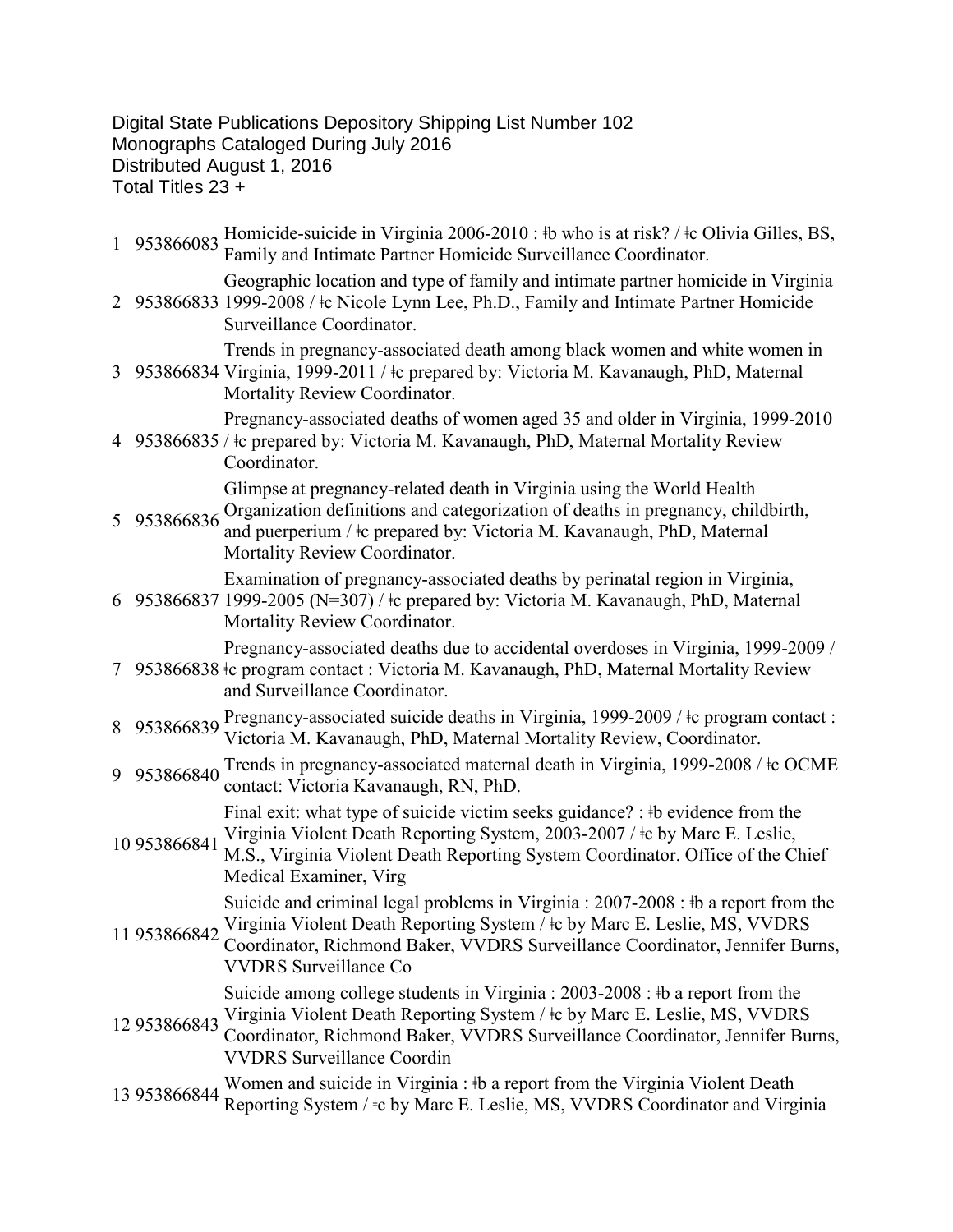|              | Powell, PhD, WDRS Principal Investigator with Jennifer Burns, VVDRS<br>Surveillance Coordinator, Debra Cla                                                                                                                                                                           |
|--------------|--------------------------------------------------------------------------------------------------------------------------------------------------------------------------------------------------------------------------------------------------------------------------------------|
| 14 953866845 | Suicide and placement for nursing home or hospice care in Virginia : #b a report<br>from the Virginia Violent Death Reporting System / ‡c by Marc E. Leslie, MS,<br>VVDRS Coordinator and Virginia Powell, PhD, WDRS Principal Investigator<br>with Jennifer Burns, VVDR             |
| 15 953866846 | Elder suicide in Virginia : 2003-2010 : #b a report from the Virginia Violent Death<br>Reporting System / $\pm$ c by Marc E. Leslie, MS, VVDRS Coordinator and Virginia<br>Powell, PhD, WDRS Principal Investigator with Jennifer Burns, VVDRS<br>Surveillance Coordinator, D        |
| 16 953866847 | Military-related suicide in Virginia : 2003-2010 : #b a report from the Virginia<br>Violent Death Reporting System / $\pm c$ by Marc E. Leslie, MS, VVDRS<br>Coordinator, Richmond Baker, VVDRS Surveillance Coordinator, Virginia<br>Powell, PhD, WDRS Principal Investigato        |
| 17953866848  | Physical health problems and suicide in Virginia : $2007-2010$ : #b a report from<br>the Virginia Violent Death Reporting System / $\pm c$ by Marc E. Leslie, MS, VVDRS<br>Coordinator with Richmond Baker, VVDRS Surveillance Coordinator, Virginia<br>Powell, PhD, WDRS Princ      |
| 18 953827747 | Suicide trends in Virginia: 2003-2010: #b a report from the Virginia Violent<br>Death Reporting System / $\pm c$ by Marc E. Leslie, MS, VVDRS Coordinator with<br>Richmond Baker, VVDRS Surveillance Coordinator, Jennifer Burns, VVDRS<br>Surveillance Coordinator, Debra           |
| 19 953866849 | Homelessness and violent death : #b a report from the Virginia Violent Death<br>Reporting System / $\pm c$ by Marc E. Leslie, MS, VVDRS Coordinator with Jennifer<br>Burns, VVDRS Surveillance Coordinator, Debra Clark, VVDRS Surveillance<br>Coordinator, Tom Kincaid, VVDR        |
| 20 953866850 | Violent death in custody: 2003-2010: #b a report from the Virginia Violent Death<br>Reporting System / $\pm$ c by Marc E. Leslie, MS, VVDRS Coordinator with Jennifer<br>Burns, VVDRS Surveillance Coordinator, Debra Clark, VVDRS Surveillance<br>Coordinator, Tom Kincaid          |
| 21 953866851 | Violent death in the workplace : #b a report from the Virginia Violent Death<br>Reporting System / $\pm$ c by Marc E. Leslie, MS, VVDRS Coordinator with Jennifer<br>Burns, VVDRS Surveillance Coordinator, Debra Clark, VVDRS Surveillance<br>Coordinator, Tom Kincaid, VVDR        |
| 22 953866852 | Geography of violent death in Virginia : 2003-2008 : #b a report from the Virginia<br>Violent Death Reporting System / $\pm c$ by Marc E. Leslie, MS, VVDRS<br>Coordinator, Richmond Baker, VVDRS Surveillance Coordinator, Jennifer Burns,<br><b>VVDRS Surveillance Coordinator</b> |
| 23 953866853 | Homicide across the life course : #b a report from the Virginia Violent Death<br>Reporting System / $\pm$ c by Marc E. Leslie, MS, VVDRS Coordinator, Virginia<br>Powell, PhD, VVDRS Principal Investigator, Jennifer Burns, VVDRS<br>Surveillance Coordinator, Debra Clark,         |